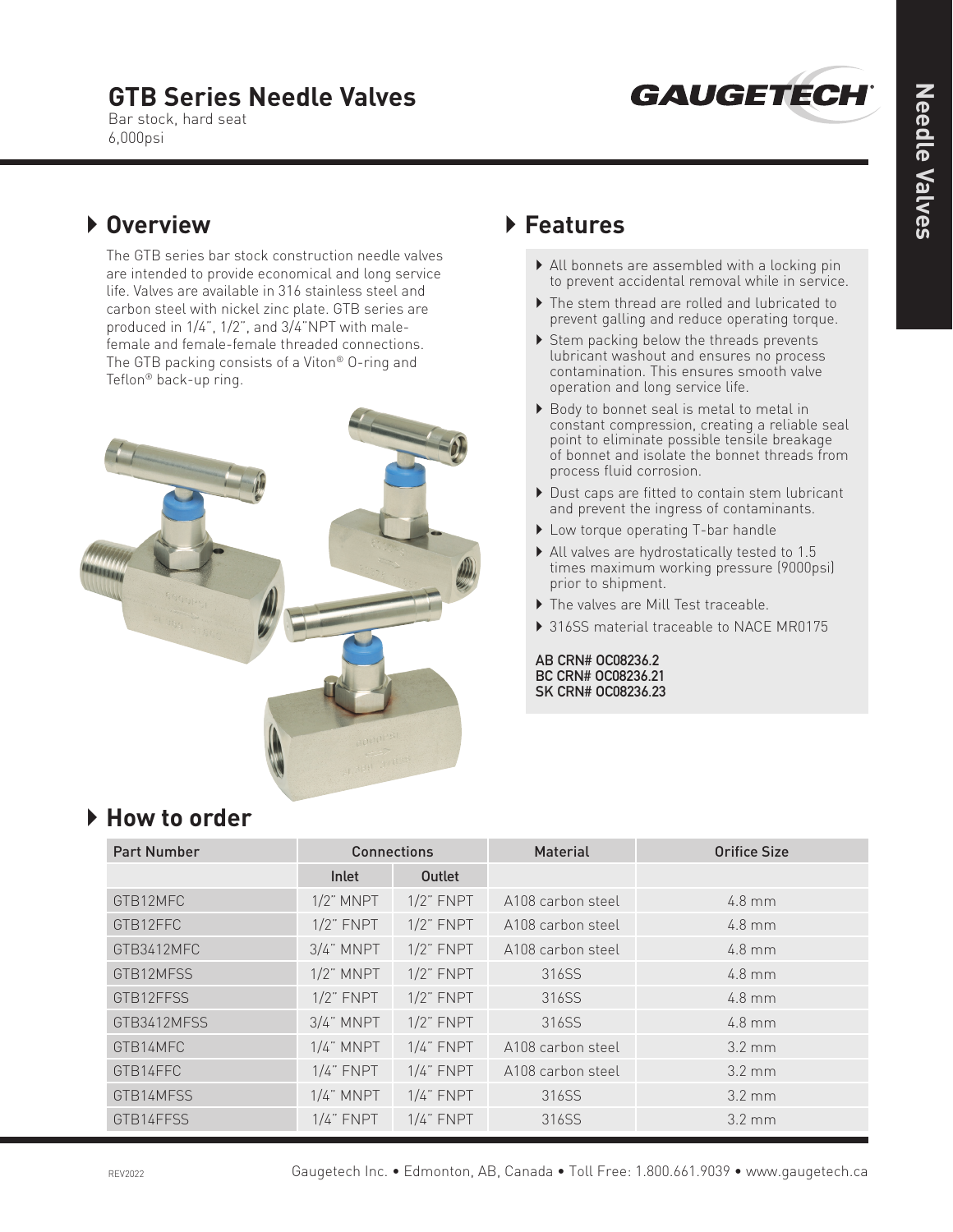#### **GTB Series Needle Valves** Bar stock, hard seat 6,000psi



# **Dimensions** (Drawings are not to scale. Dimensions in millimeters.)

1/2" NPT





1/4" NPT





29





| No.            | <b>Description</b>  | 31655              | A108 carbon steel   |
|----------------|---------------------|--------------------|---------------------|
| $\mathbf{1}$   | Body                | S316               | A108 carbon steel   |
| $\overline{2}$ | <b>Bonnet</b>       | S316               | A108 carbon steel   |
| 3              | Stem                | S316               | S316                |
| 4              | Handle              | S303               | A108 carbon steel   |
| 5              | <b>Fixing Screw</b> | S302               | A108 carbon steel   |
| 6              | Lock Pin            | S303               | A108 carbon steel   |
| 7              | $0$ -ring           | Viton <sup>®</sup> | $V$ iton®           |
| 8              | Back-up ring        | Teflon®            | Teflon <sup>®</sup> |
| 9              | Dust cap            | <b>NBR</b>         | <b>NBR</b>          |
| 10             | Mountable Nuts*     | S316               | A108 carbon steel   |

\*Optional